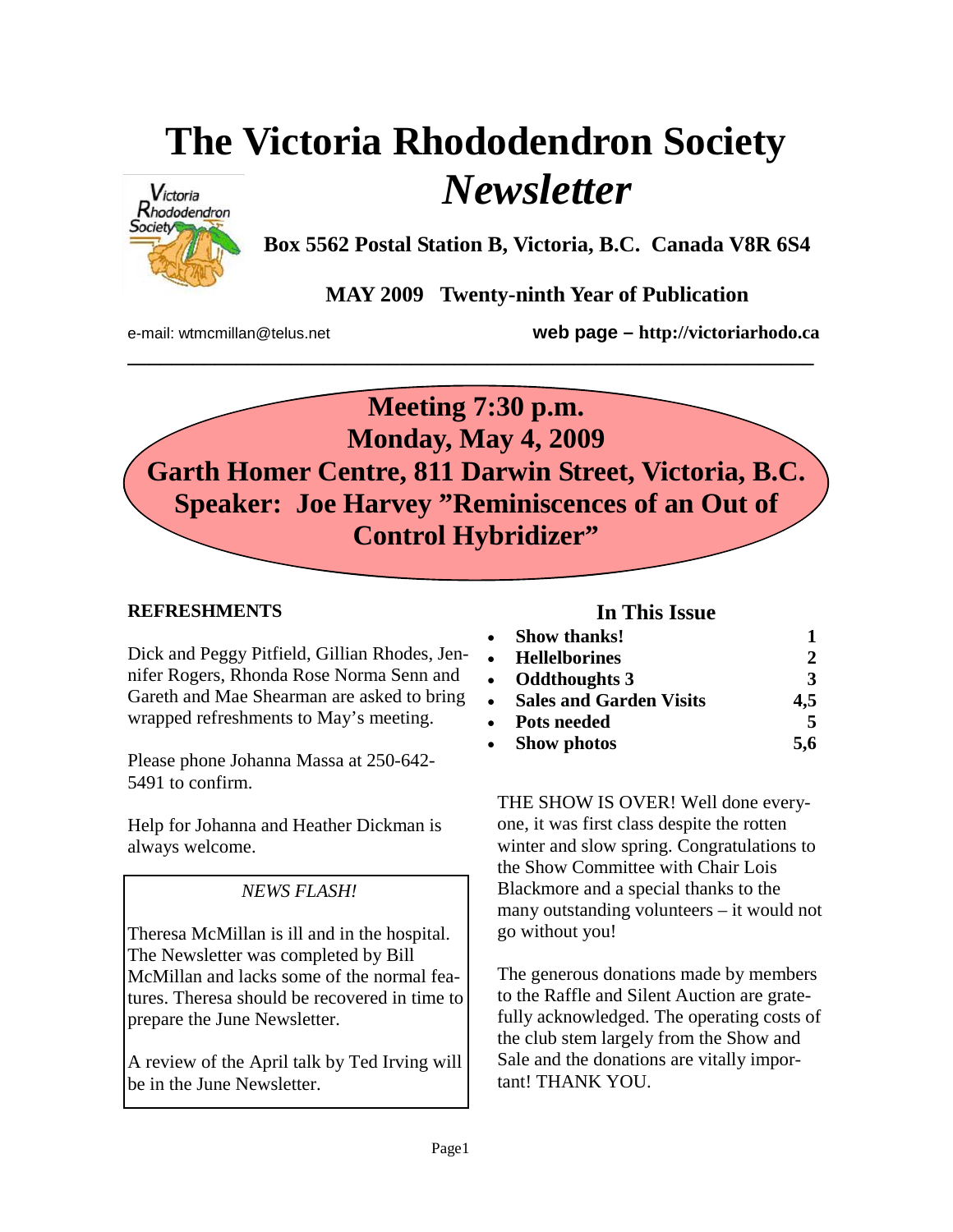# **Helleborines—a personal view**

#### By Theresa McMillan

When I read Joe Harvey's article on epactic helleborines, I wondered what the plant looked like. First, I checked in two books at home: Pojar and Mackinnon's *Plants of Coastal British Columbia*, *including Washington, Oregon and Alaska*, and C. P. Lyons and Bill Merilees *Trees, Shrubs and Flowers to Know in British Columbia*. I had no luck.

Then I used my computer and did a Google search for "helleborine". There it was, but the photos of the plant didn't look familiar. Then I remembered reddish-brown stalks that I have been weeding under the rhododendrons at Glendale Gardens for several summers. A closer look at the photos: yes, helleborines in seed!

Michael Dowling, the head gardener at Glendale, confirmed this discovery. He pointed out the place where a particularly fine crop of helleborines comes every year. They are near the upper entrance to the Takata Gardens, along the gravel path on the other side of the rhododendron garden.



#### **VICTORIA RHODODENDRON SOCIETY BOARD**

| 1st Vice President:          |              |
|------------------------------|--------------|
| <b>Jacqueline Bradbury</b>   | 250-389-1379 |
| jacqbradbury@shaw.ca         |              |
| 2nd Vice President:          |              |
| <b>Karen Morrison</b>        | 250-477-8281 |
| bkmorrison@shaw.ca           |              |
| Past President:              |              |
| <b>Bill McMillan</b>         | 250-478-3515 |
| wtmcmillan@telus.net         |              |
| Treasurer:                   |              |
| <b>Ann Widdowson</b>         | 250-479-9167 |
| awiddowson@shaw.ca           |              |
| Secretary:                   |              |
| <b>Theresa McMillan</b>      | 250-478-3515 |
| wtmcmillan@telus.net         |              |
| Members-at-Large:            |              |
| <b>Peter Barriscale</b>      | 250-385-3950 |
| pbarris@shaw.ca              |              |
| <b>Lois Blackmore</b>        | 250-478-6615 |
| loisb@shaw.ca                |              |
| <b>Carolyn Marquardt</b>     | 250-477.8387 |
| tonymarquardt@shaw.ca        |              |
| <b>Calvin Parsons</b>        | 250-385-1970 |
| waterlily@shaw.ca            |              |
| <b>Gareth Shearman</b>       | 250-385-4302 |
| shearman@victoria.tc.ca      |              |
|                              |              |
| <b>Newsletter Committee:</b> |              |
| Theresa McMillan             | 250-478-3515 |
| Joyce Whittle                | 250-656-7313 |
| Peggy Pitfield               | 250-592-4261 |
| <b>Bill McMillan</b>         | 250-478-3515 |
| Website:                     |              |
| <b>Arthur Ralfs</b>          | 250-337-5818 |
| <b>Bill McMillan</b>         | 250-478-3515 |
| <b>Calvin Parsons</b>        | 250-385-1970 |
|                              |              |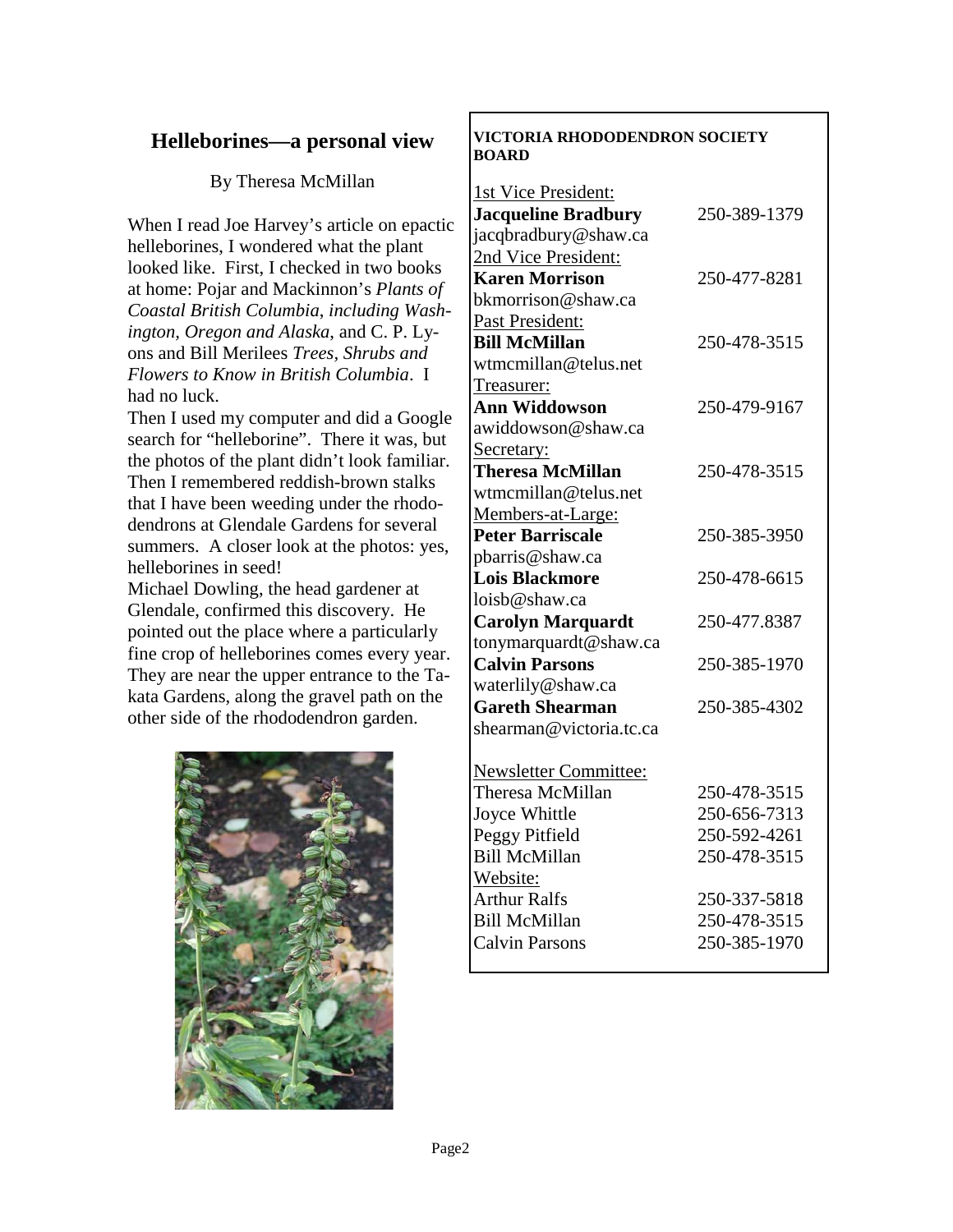**Oddthoughts 3** By Joe Harvey

#### English/Spanish Problems

I've just moved to a much smaller and older house and garden in Victoria, B.C. In the garden I aim to plant some of the hybrid rhododendrons, peonies, hellebores and magnolias I have developed over the past 20 years. Before I can get anything into the ground, many of the existing shrubs and herbs have to be removed. Smaller shrubs are being donated to the Government House gardens' plant sale, larger ones will be chipped. The drifts of snowdrops and crocuses are absolutely charming and will stay.

The problem is a dense carpet of aggressive bluebells. It is apparent that at some time in the past—the house was built in 1930—someone put in a few bluebells. Bluebells are the rabbits of the bulb world. They multiply.

What are bluebells?

*campanula roundifolia*, of the moors

woodlands, they



*Hyacinthoides hispanica* 

paint the glades with a haze of cobalt blue during their massed flowering in spring. I loved them when I lived in England. In B.C. we have the camas occupying the same niche but flowering maybe three weeks later.

Let me digress with their generic name; it is one

of those confusing messes. When Linnaeus first classified bluebells in his 1753 book, he grouped them with hyacinths and *hyacinthus*. But they are not really hyacinths so they got called *endymion*, which I rather like, but for technical reasons that name had to be abandoned. They were transferred unhappily to *scilla*, another genus of blue-flowered bulbs. The search was ended when someone said, well they "look a little bit like a hyacinth", put that into Latin and came up with *hyacinthoides*. This is the current and probably the final name. As me how it is pronounced some day.

The reason scientists have been arguing for centuries about the name are the bulbs. The bulbs are odd. Instead of being composed of readily separable leaf bases, like onions, the bulbs are fairly solid chunks of tissue with no outer skin and made up with partly fused leaf bases.

This peculiar bulb certainly helps when one is digging one up because in the absence of any protective skin, it is shining white against the soil. It is also full of slime, which helps it resist summer droughts and makes it hard to kill. The two main species of bluebells are h. *non-scripta* ('not scribbled on', i.e. no flower markings), the English bluebell, and H*. hispanica*, the Spanish bluebell. And how do you tell one from the other?

| <b>Bluebells: Spanish</b> |                          | <b>English</b>      |
|---------------------------|--------------------------|---------------------|
| Anthers                   | <b>B</b> lue             | Cream               |
|                           | Stamens in 3 high, 3 low | Same level in       |
|                           |                          | Flower tube         |
| Petal tips                | Straight                 | Recurved            |
| <b>Flowers</b>            | Hang to one              | Equally distributed |
|                           | side                     |                     |

In many gardens there are intermediates. This is because both species have been planted in the past, and bees have moved pollen from one to the other. The two are quite infertile, but the hybrid seed germinates readily and the resulting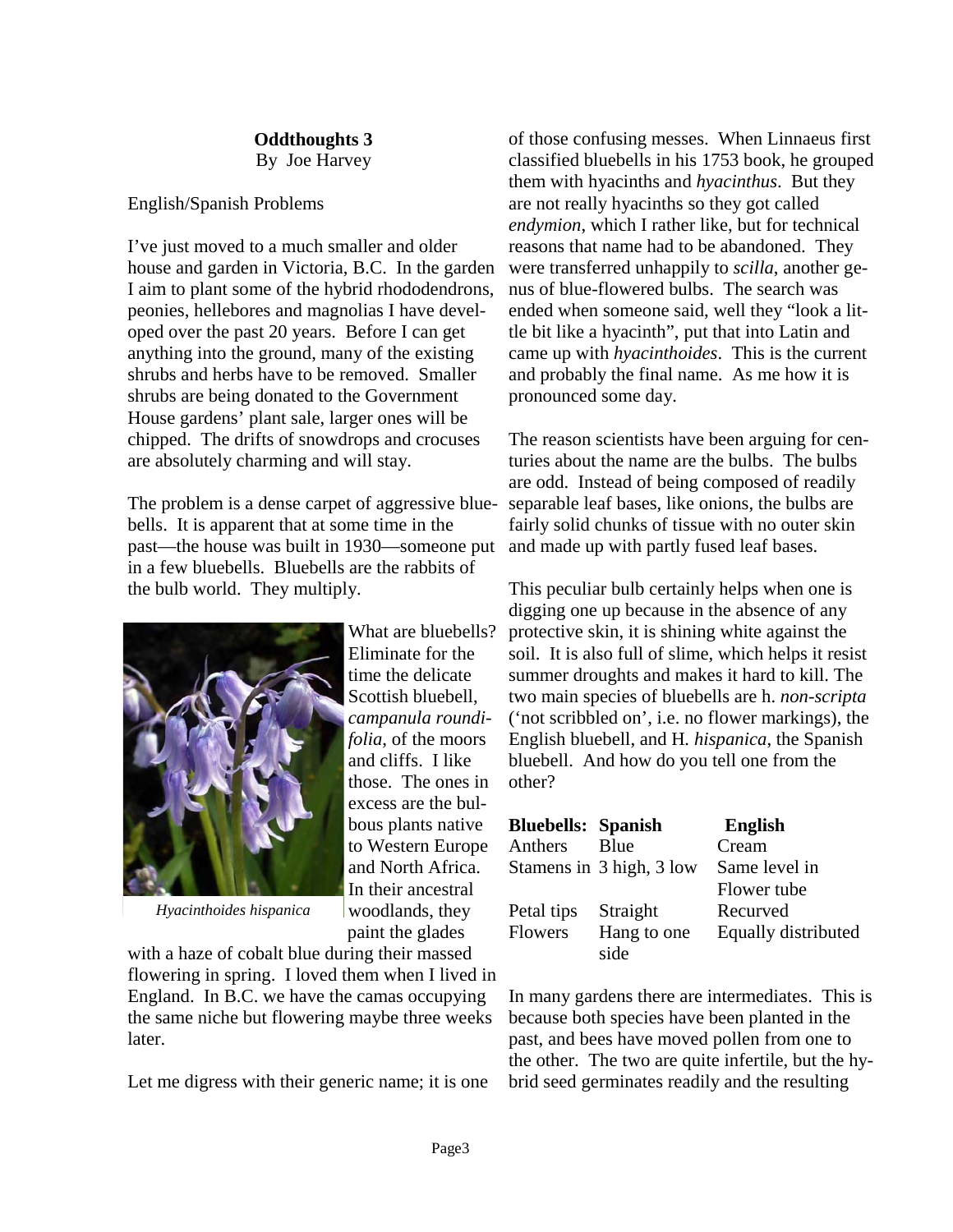

Common Bluebell *(Hyacinthoides non-scripta, syn. Endymion non-scriptus, Scilla non-scripta)* 

hybrids are quite vigorous.

My cynical impression is that the seed germinates 100%. Initially it forms a pea-sized bulb which then produces a 'sinker'—a shoot going downwards, which produces the new bulb at its tip. By repeating this process for a few years the bulbs drag themselves down to, say, 9 inches. This fact and the large numbers make cleaning up an old garden a laborious chore.

How to get rid of bluebells? Digging with a trowel is ineffective because most often you leave the bulb while breading off the shoot. A good spade and a strong back will dig up some bur even so the deeper bulbs often win. Continually chopping off the leaves over many years will weaken the plants and eventually cause their demise.

Timing is important. I was advised by a plant physiologist how to eliminate bracken fern with its deep rhizomes by spraying it with RoundUp

just as the young foliage reached it maximum spread. At this point the plant has exhausted its underground food stores, but has not yet recharged the rhizome for the next year. A similarly timed approach may work for bluebells—but I doubt it.

I was explaining my problem to Ian Back one day, and he said he had the solution for getting out deep bulbs. What is more, he brought it around the next day for me to try. It is the 'Pro Weeder' produced by Raduis Garden (www.RadiusGarden.com), and very well designed it is.

The weeder consists of a narrow blade, under 2" wide, almost semi-circular, about 11" long, made of reinforced hardened stainless steel. This widens above to a triangular section forming a footrest for forcing the blade into the ground. A coated steel shaft ends in a ring handle and provides the leverage to haul up the bulb. Because of its shape, I call it the bikini spade. Works like a charm. Problem solved.

## **UpComing Sales & Garden Visits**

#### **Plant-a-Holics Sale**

Sunday May 17th (9 -12 pm) **ABKHAZI GARDENS**

A Plant sale extravaganza, 1964 Fairfield Rd. Parking at Margaret Jenkins School. Gardens Open Free 9:00 to 12:00 Tearoom Open from 10:00 on. More info call Abkhazi Gardens 598-8096.

The **Victoria Lily Society** will be holding the 12th annual "Summer Scentsation" Garden Show and Plant Sale on **Saturday July 4th** from 10 am to 3:30 pm at the Cadboro Bay United Church Hall, 2655 Arbutus Road. Highlights include a display of early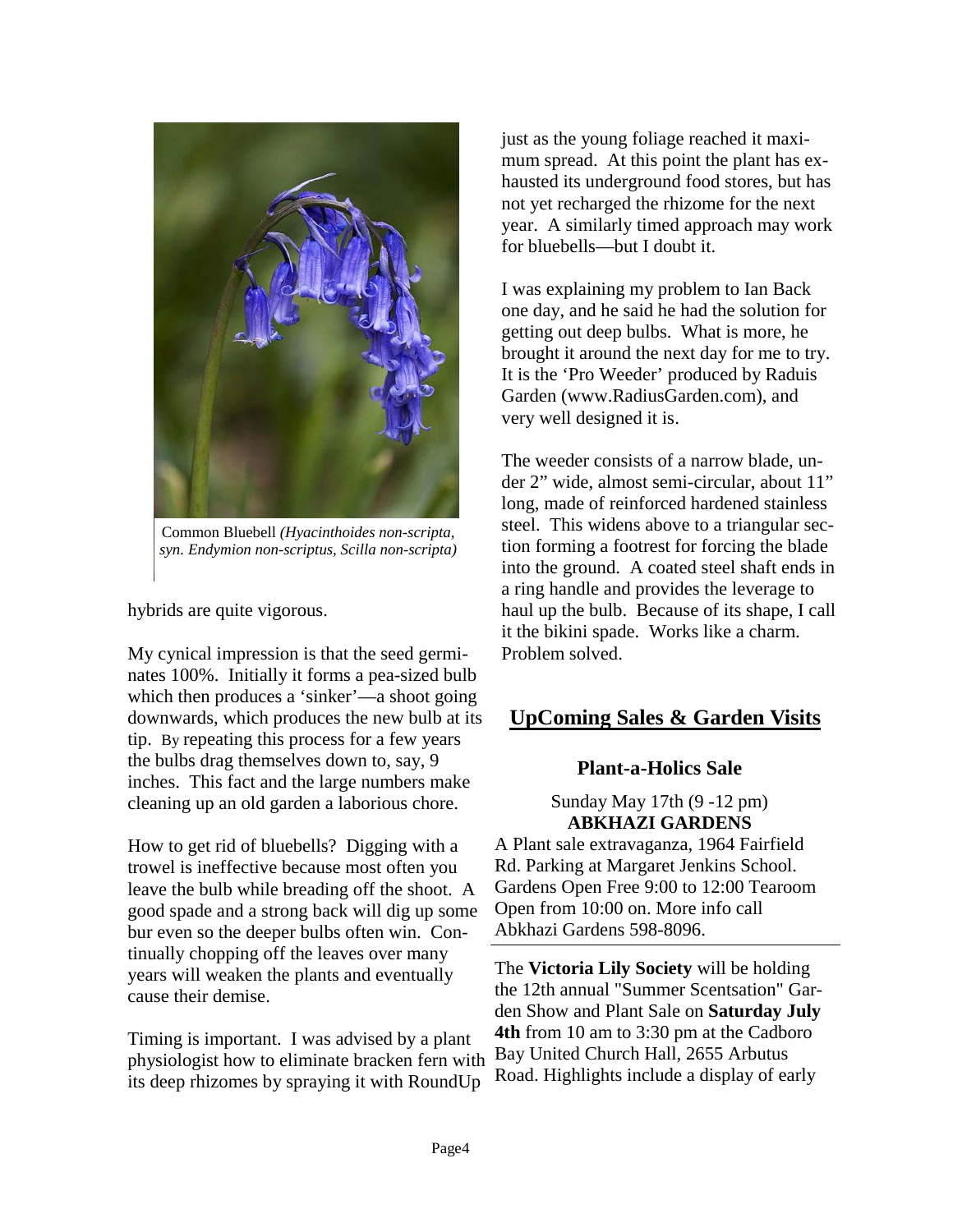summer garden flowers and ornamental lilies, floral arrangements, flower arranging demonstrations, and a general plant sale (to include potted lilies). Entries by the general public are welcome for both the judged competitions and the nonjudged displays. Admission is by donation. An elegant tea (with homemade sweets, scones and jam) will be available for \$4.00. Free ample onsite parking.

Show Handbook URL: http://www.members. shaw.ca/lilynet/viclil/2009showhandbook.pdf

## **WORLD ROSE FESTIVAL**

The World Rose Festival is a one-time indoor flower event. Buy your tickets and get planning your week of being surrounded by beautiful roses!

Mark your calendar now to attend the World Rose Festival 2009, from June 19 to 21 at the Vancouver Convention and Exhibition Centre, Vancouver, BC, Canada!

To buy tickets, visit their online ticket sales site or go to any Garden Works store

> World Rose Festival www.worldrosefestival.com World Rose Convention www.worldrose-vancouver2009.com





Lloyd Gilmore's Display of his Hybrids



#### POTS NEEDED

Ken & Madeleine Webb have need of 4x5 scotch pots, and 1 gallon and 2 gallon pots. You know they would bring them back full for the raffle one day. Please contact them at 250-744-1785 if you can donate pots.